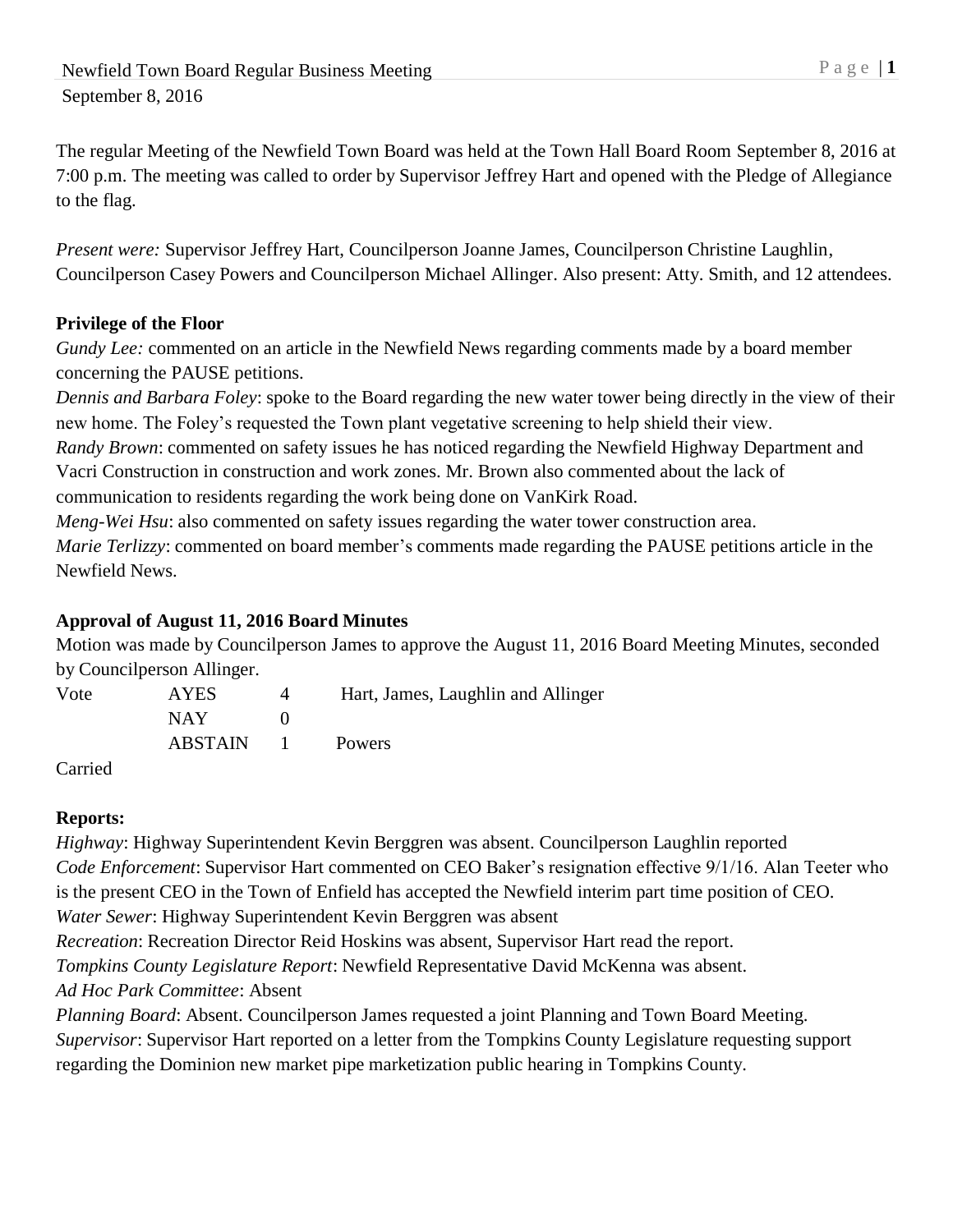#### **New Business**

*Discussion and action regarding Resolution No 13 -2016 Delinquent Water/Sewer Charges*

#### **Resolution No. 13-2016**

**WHEREAS**, the Town of Newfield Water and Sewer accounts states on the October bills that any unpaid balance after Nov. 11, 2016 will be levied on the 2017 Town and County tax bills with a 10% levy charge.

**THEREFORE BE IT RESOLVED** that the tax collector will levy the unpaid Water and Sewer Account charges over 30 days past due on the 2017 Town and County tax bills with a 10% levy charge.

Motion was made by Councilperson Allinger to approve Resolution No. 13-2016, seconded by Councilperson Laughlin.

| Vote    | AYES 5 | Hart, James, Laughlin, Powers and Allinger |
|---------|--------|--------------------------------------------|
|         | NAY 1  |                                            |
| Carried |        |                                            |

*Review and approve the 2016 Audit for Justice Chernish's Court*

Nadine Bennet the Bookkeeper for the Town of Newfield audited the 2015 financial reports for Justice Chernish's court. Mrs. Bennet noted the books were complete and done in a timely fashion.

Motion was made by Councilperson James to approve the audit of Justice Chernish's Court Financial Records, seconded by Councilperson Powers.

| Vote | AYES 5  | Hart, James, Laughlin, Powers and Allinger |
|------|---------|--------------------------------------------|
|      | $NAY$ 0 |                                            |

Carried

*Discussion and action regarding Resolution No. 14-2016 appointment of Enforcement Officer*

#### **RESOLUTION NO. 14-2016** – Enforcement Officer

WHEREAS the Town Enforcement Officer submitted his letter of resignation effective 9/1/16 and the Town Board approved the Town Supervisor to search for a new Enforcement Officer.

NOW THEREFORE BE IT RESOLVED that the Town Board, upon the recommendation of the Town Supervisor, approves the appointment of Alan Teeter. Mr. Teeter will be paid an hourly rate of \$18.00 per hour up to 20 hours per week.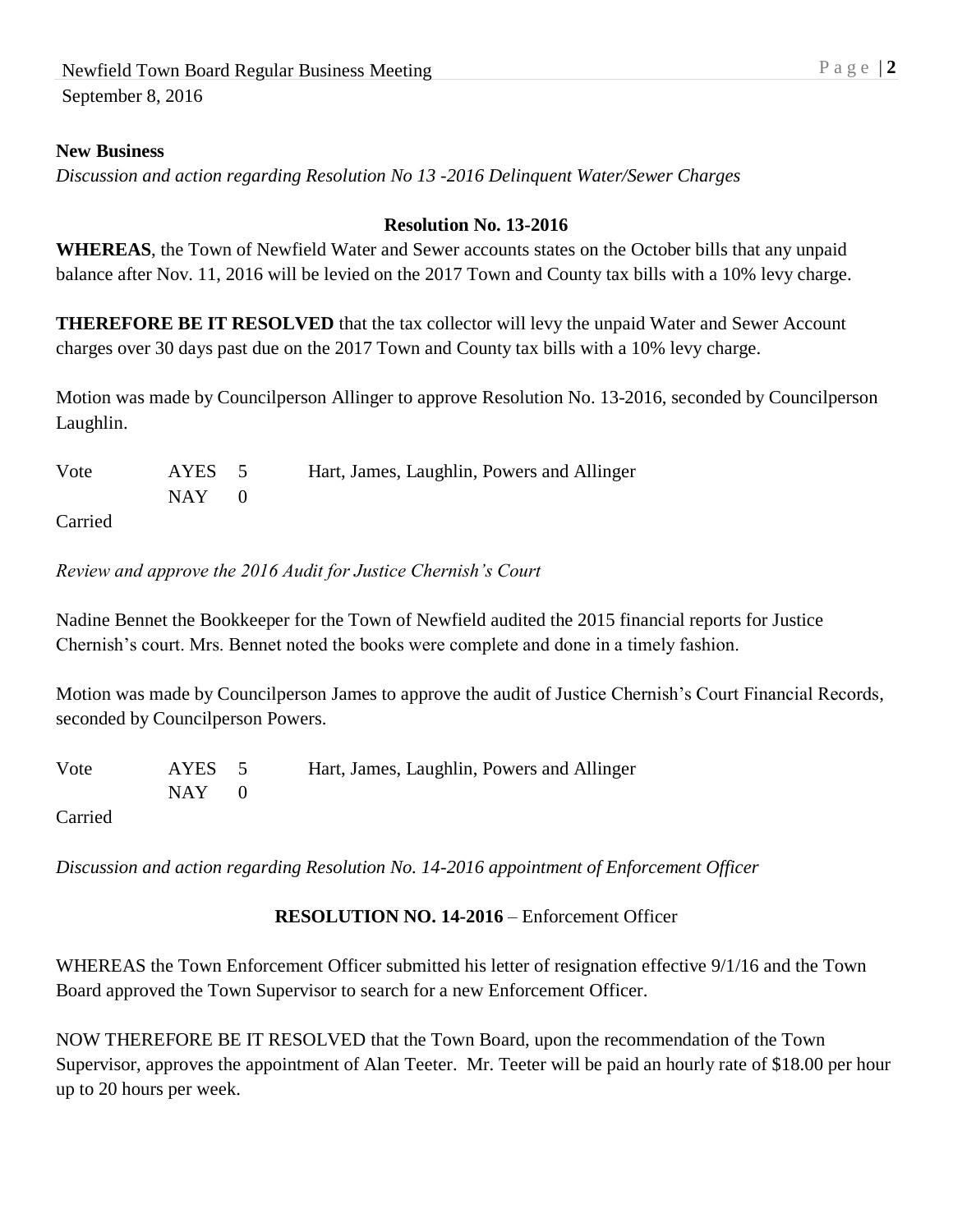Motion was made by Councilperson Laughlin to approve the appointment of Alan Teeter as interim Enforcement officer, seconded by Councilperson James.

Vote AYES 5 Hart, James, Laughlin, Powers and Allinger  $NAY$  0

Carried

#### **Old Business**

#### *Delaware River Solar discussion regarding decommissioning and PILOT*

Rich Winters from DRS spoke to the Board regarding the new intention of expanding to 3 solar arrays on the Millard Hill Road site rather than the one that was originally discussed. Councilperson Laughlin asked if there DRS had other sites in Newfield to be developed. Mr. Winters stated no other sites under consideration. Mr. Winters distributed decommissioning plan documents for Boards review. Mr. Winters stated DRS would be willing to escrow \$180.000.00 and add 2% annually for inflation with the Town of Newfield for the decommissioning of the 3 arrays. Mr. Winters asked that the Town of Newfield consider partnering with DRS and enter into a Host Community agreement and then set a floor amount(taxes) and offer the Town a percentage of the revenue. Proposed is 5% of the revenue per project or possibly \$15,000. Another option would be to agree to sell the Town power and then credit the town for the difference.

Mr. Winters stated Newfield residents would have first option to participate with the solar project. Supervisor Hart asked who would be the billing agent. Mr. Winters stated DRS would be looking for a second party to do that as the utility would not. Councilperson Laughlin asked how the construction time would be, and when DRS would like to begin construction. Mr. Winters stated that it takes 3 months per array and that DRS would like to break ground in October. Councilperson James asked if the escrowed funds could be invested and how to figure the PILOT when trying to figure a tax rate. Supervisor Hart asked to add an Executive Session to further discuss the PILOT and decommissioning.

## *Update of the Water Tower Project*

Mr. Walker stated the water main construction had begun the previous week and would be completed within the next two weeks. All new water pipe placements are being documented. The Van Kirk Road tank construction had begun. Two properties within the district have inquired about hooking onto town water. It was questioned what the cost would be for the Town and landowner.

#### *Newfield Community Park Update*

It was reported that so far \$13,408 has been donated for the construction of the new proposed sports fields. Dan Walker is working on the plans.

## **Approval of the Payment of the September 2016 Bills**